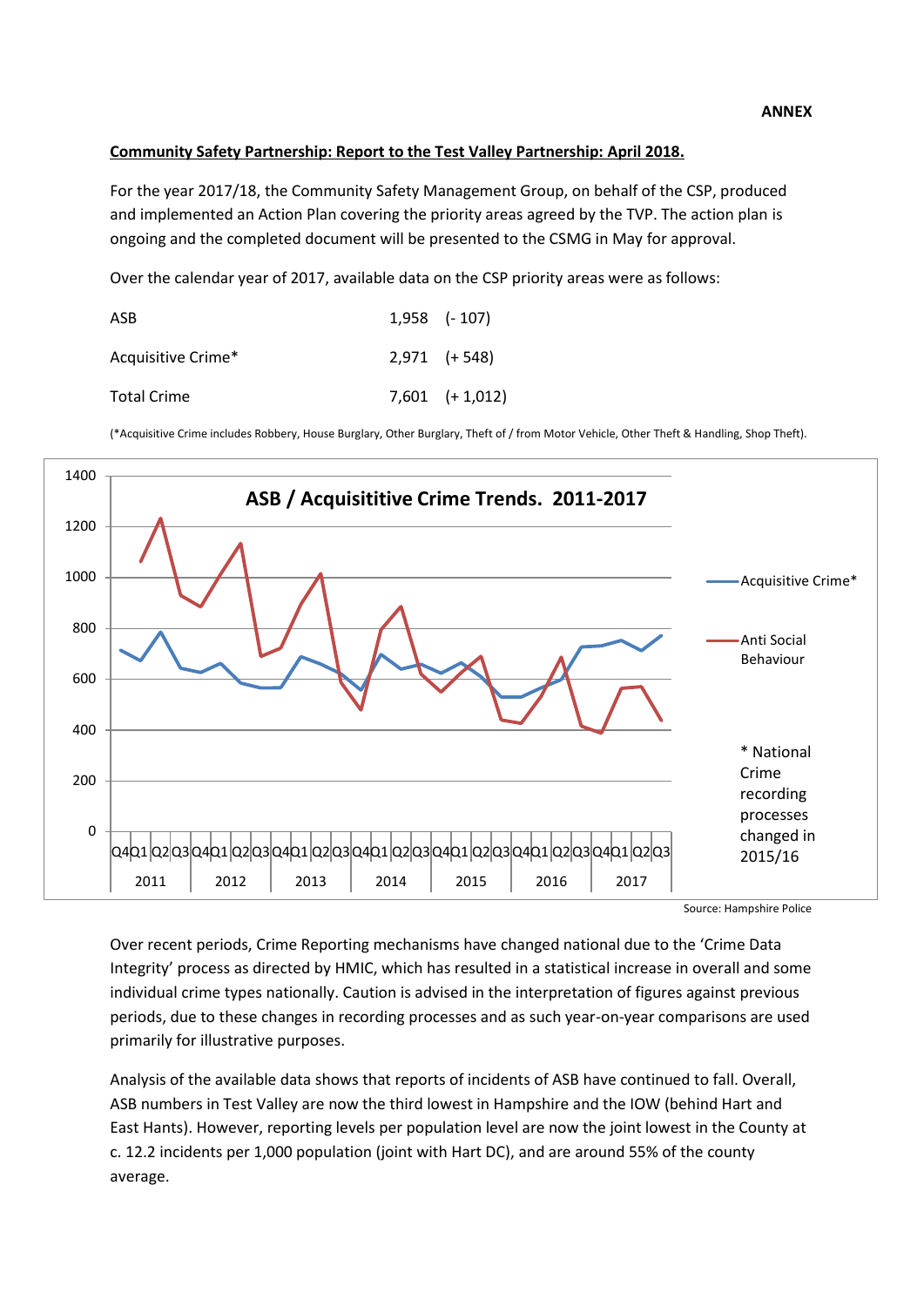A range of targeted early intervention, engagement and prevention models and partnership projects have continued to be implemented over the course of the year to help address the priority areas and impact on the levels of reported incidents . Details of some of these are shown below.

In Test Valley, Police recorded a 9.8 per cent increase in 'formal outcomes' (i.e. criminal charges, outof-court disposals and convictions in court) in the year to March 2018. Over the period, there was an 8.4 per cent increase in crimes reported in the policing area.

Source: HMICFRS.

### **Community Safety Proposed Priorities: 2018/19**

The Community Safety Management Group will shortly be reviewing its priorities for 2018/19, on the basis of the views and priorities of the Group partners, the priorities of the Office of the Police and Crime Commissioner, and the most recently available strategic and partner data. They will remain subject corroboration with Police's Force Control Strategy priorities to ensure consistency of approach.

The draft proposals, for discussion and approval of the Test Valley Partnership Board, are as follows:

### **Proposed CSP Priority Areas for 2018/19:**

- o Community Crime Prevention and Public Safety.
- o Anti-Social Behaviour.

o Supporting Vulnerable People in Need, to include issues of Domestic Abuse, Cyber Crime, Crime Prevention, Scams, and Hoarding etc.

o Positive engagement and early intervention with young people, to identify and address potential causal issues of behaviours.

o Drug and substance misuse

o Duties under the CTSA PREVENT agenda.

o Increase public reassurance and confidence.

o To encourage co-operative partnership amongst agencies and community/voluntary sector groups working towards enhanced and positive communities.

Once the priorities are confirmed and the Strategic Assessment completed, a partnership action plan will again be drawn up and monitored by, the Community Safety Management Group.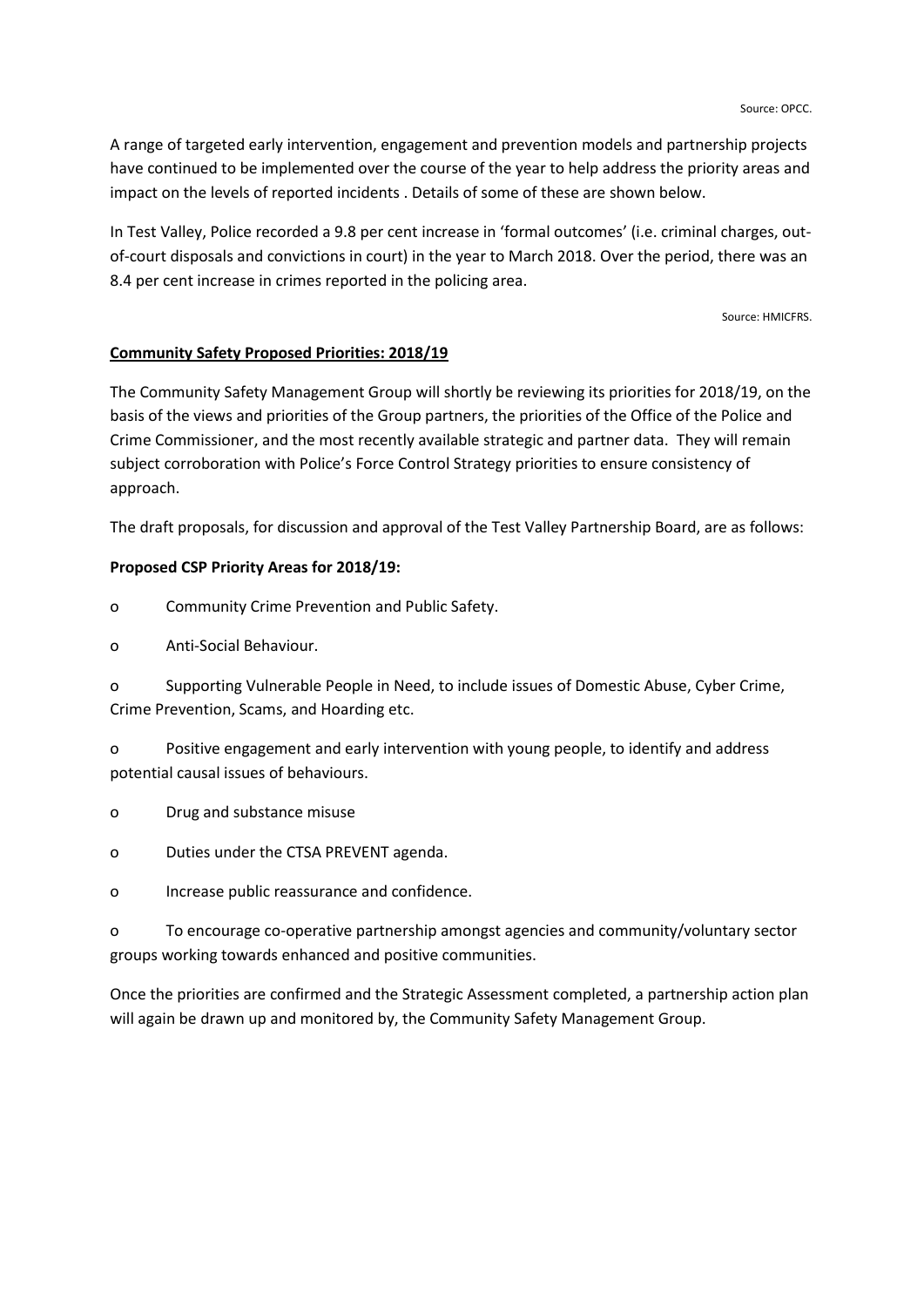## **Project Updates:**

## **'ICE':**

Following a successful application to the Police and Crime Commissioner, a further three cohorts of young people took part in the ICE programme. In total 39 young people from Andover and Romsey took part in the scheme, of whom 21 also successfully passed the Duke of Cornwall 'Community Safety Award' as a formal means of recognition of their achievements. Feedback from participants and partners has been positive, both in terms of the course and its subsequent impact on attitudes and behaviours.

In November 2017, the partnership project was recognised in the Hampshire Fire & Rescue 'Celebrating Success' Awards, as one of two schemes shortlisted for the 'Innovation Award' from 21 projects nominated.

Subsequently, additional funding has been secured from the Police and Crime Commissioner to extend the ICE project to March 2019 with three further tailored cohorts scheduled.

## **Big Band Buffet:**

In January 2018 the fifth Big Band Buffet was held, with 155 older or vulnerable residents and 13 agencies or organisations attending. The event is a multi-agency partnership day aimed to providing targeted crime and safety advice to older, vulnerable and socially isolated residents in the district.

It incorporates live music with embedded speakers from key agencies to deliver information on topics such as Crime and ASB prevention, plus information on how to minimise risks of being victim of crimes such as distraction burglary; rogue traders; scams; financial and on-line banking advice; cyber crime; safety in the home; fire safety; winter safety. Other areas included staying safe at home and maintaining good health, plus dementia, social isolation and available support services and clubs locally. Advice is delivered by Police Officers, OPCC, Council Officers, Adult Services, CCG and Fire & Rescue Service staff, plus volunteers from voluntary sector groups. Other groups who have attended have include Village Agents, TimeBanking; Age UK, Men's Sheds, Enham Trust, Banks, Memory Box and Neighbourhood Watch

Evaluation showed that over 98% rated the event as either 'good' [10.2%], or outstanding [88.2%], and 93% said that they had learned useful information about local services, and how to stay safe and well in their homes. Around half have also requested additional information from partners.

To date over 750 people have attended these events, and further funding has been secured from the Police and Crime Commissioner to run a further event in 2019.

# **Community Sports:**

TVBC and Hampshire Police have continued to operate an informal Community Sports engagement project, for young people in Andover and Romsey during the school holidays. Although impacted by adverse weather and staffing capacity this year, the sessions have continued and offer a means for young people to positively engage with officers, challenge perceptions and share information.